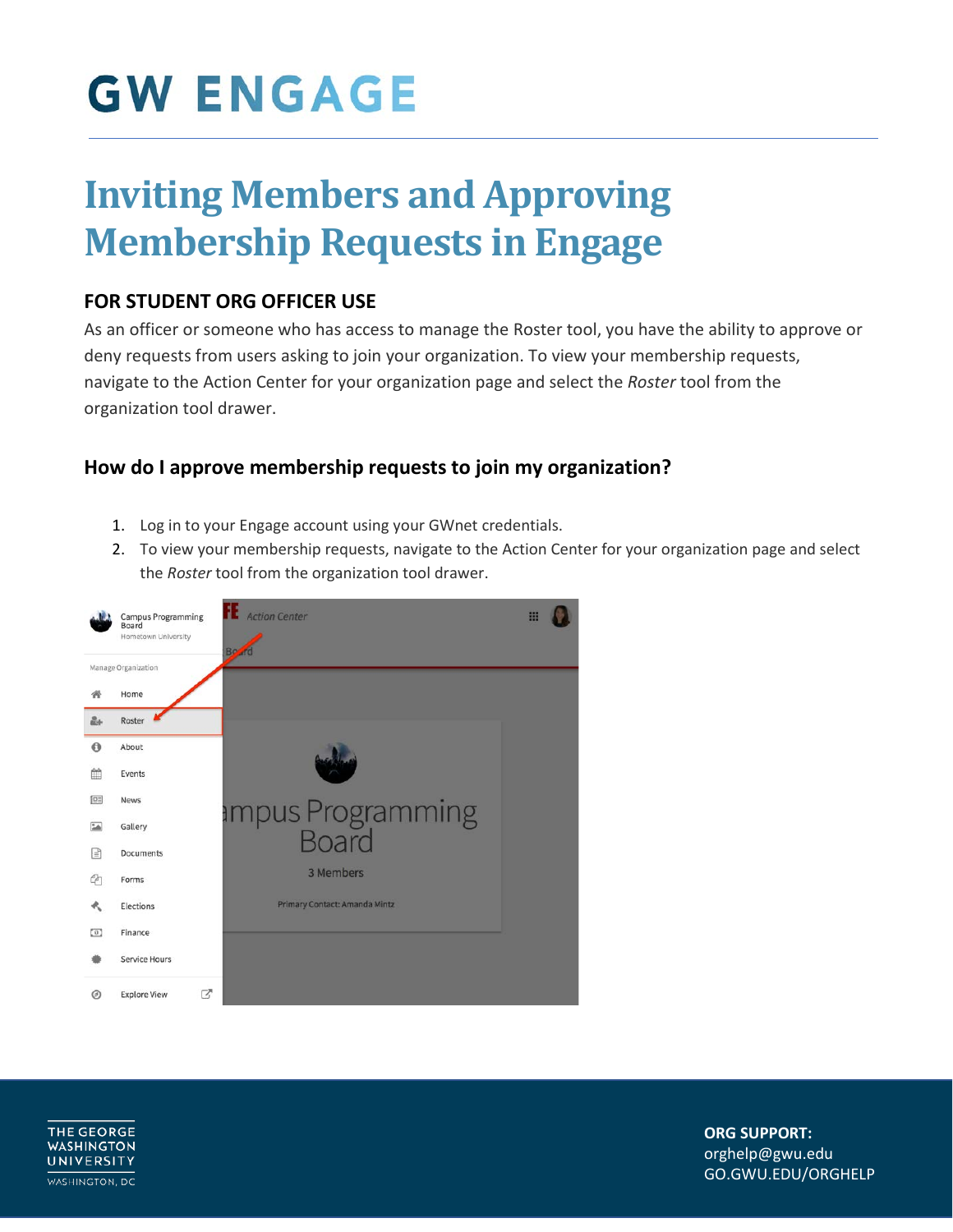- 3. Scroll down to the *Manage Roster* section. You will see lists for current, pending, and prospective members.
	- a. "Pending" members are those who have been invited to join the organization but have not yet accepted that invitation.
	- b. "Prospective" members are those who discovered your organization and have indicated they would like to join.

|                  | Manage Roster     |                                 |                |         |                                                               |        |
|------------------|-------------------|---------------------------------|----------------|---------|---------------------------------------------------------------|--------|
|                  |                   |                                 | <b>CURRENT</b> | PENDING | Θ<br>PROSPECTIVE                                              |        |
|                  | END MEMBERSHIP    | 龠<br><b>END ALL MEMBERSHIPS</b> |                |         |                                                               | Search |
|                  | <b>First Name</b> | <b>Last Name</b>                |                |         |                                                               |        |
| R.               | Alyssa            | LaRoue                          |                |         | <b>Traditions Committee</b><br>Special Events Committee Chair |        |
| ø                | Amanda            | Mintz                           |                |         | Marketing Committee Chair                                     |        |
| $\overline{111}$ | Ana               | <b>Butterbrodt</b>              |                |         | Concerts Co-Chair                                             |        |
| D                | Anita             | Lor                             |                |         | Marketing Committee                                           |        |

- 4. To notify a pending member of their invitation, check the box to the left of each individual and click *Resend Invitation*.
- 5. For prospective members, navigate to the *Prospective* tab and review the users who are awaiting membership approval. Click *Approve* or *Deny* to make a decision about that user's membership. You can also send any prospective member a message by selecting the checkbox to the left of their name and selecting *Send Message*.

|              | Manage Members                        |                          |                                            |                     |                               |   |
|--------------|---------------------------------------|--------------------------|--------------------------------------------|---------------------|-------------------------------|---|
|              |                                       | CURRENT<br><b>WARREN</b> | PENDING                                    | <b>PROSPECTIVE</b>  |                               |   |
| SEND MESSAGE |                                       |                          |                                            |                     |                               | Q |
|              | Name                                  |                          |                                            | <b>Request Date</b> |                               |   |
| a            | <b>Tiffany Rodriguez</b><br><b>TR</b> |                          | 4/6/2017                                   |                     | DENY<br><b>APPROVE</b>        |   |
| z.<br>ii     | Amanda Mintz (Campus Labs Support)    |                          | <b><i><u>REMERRED</u></i></b><br>6/22/2017 |                     | <b>DENY</b><br><b>APPROVE</b> |   |

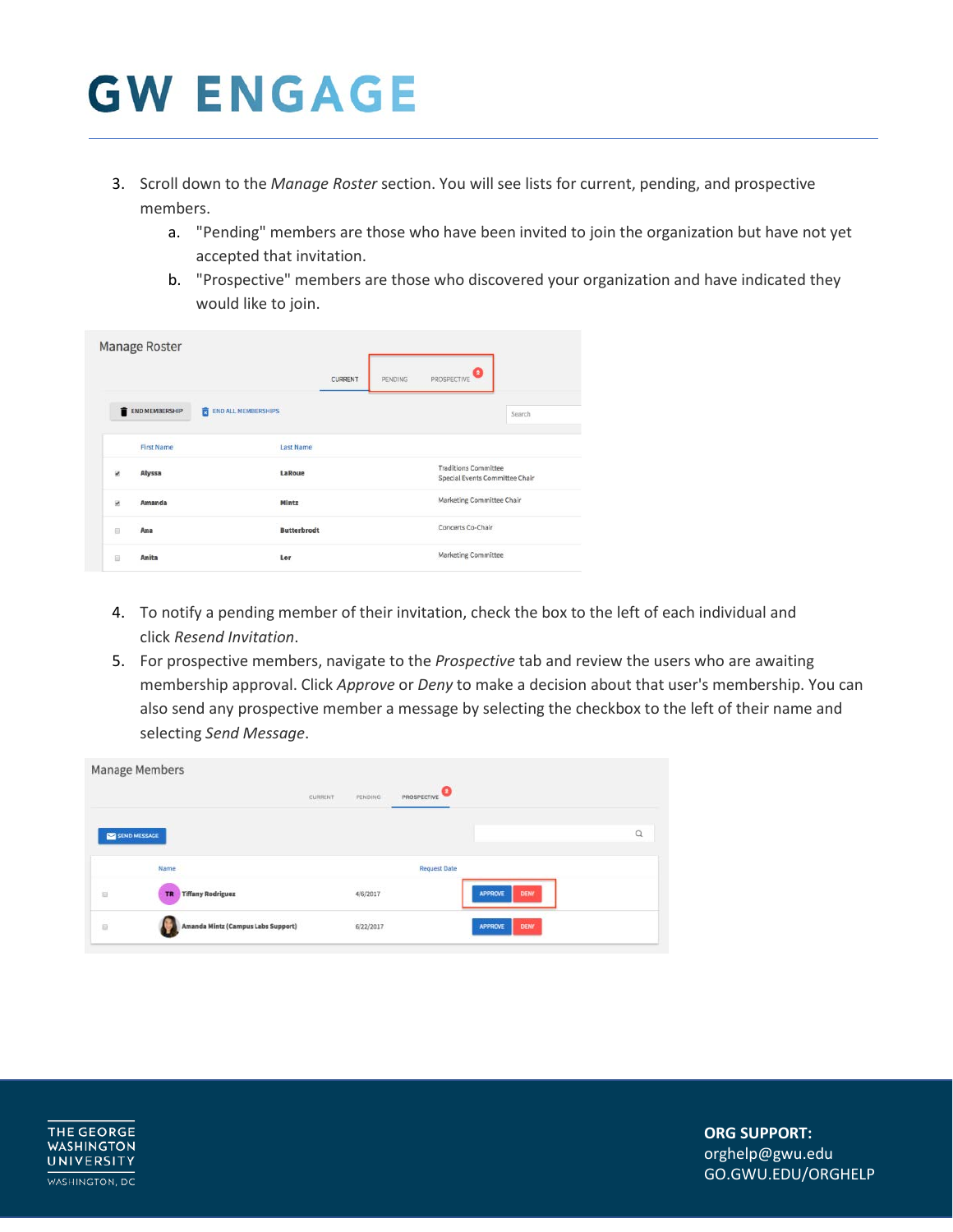### **How do I invite people to join my organization?**

If you want to invite specific users to join your organization, navigate to the Action Center for your organization and click on the *Roster* tool from the organization tool drawer.



At the top of the page, click *Invite People*. Enter the campus e-mail addresses you'd like to send membership invitations to. You can enter up to 500 e-mail addresses in the text box. Make sure to use the email addresses associated with the users' accounts **(this will be netid@gwu.edu)!**